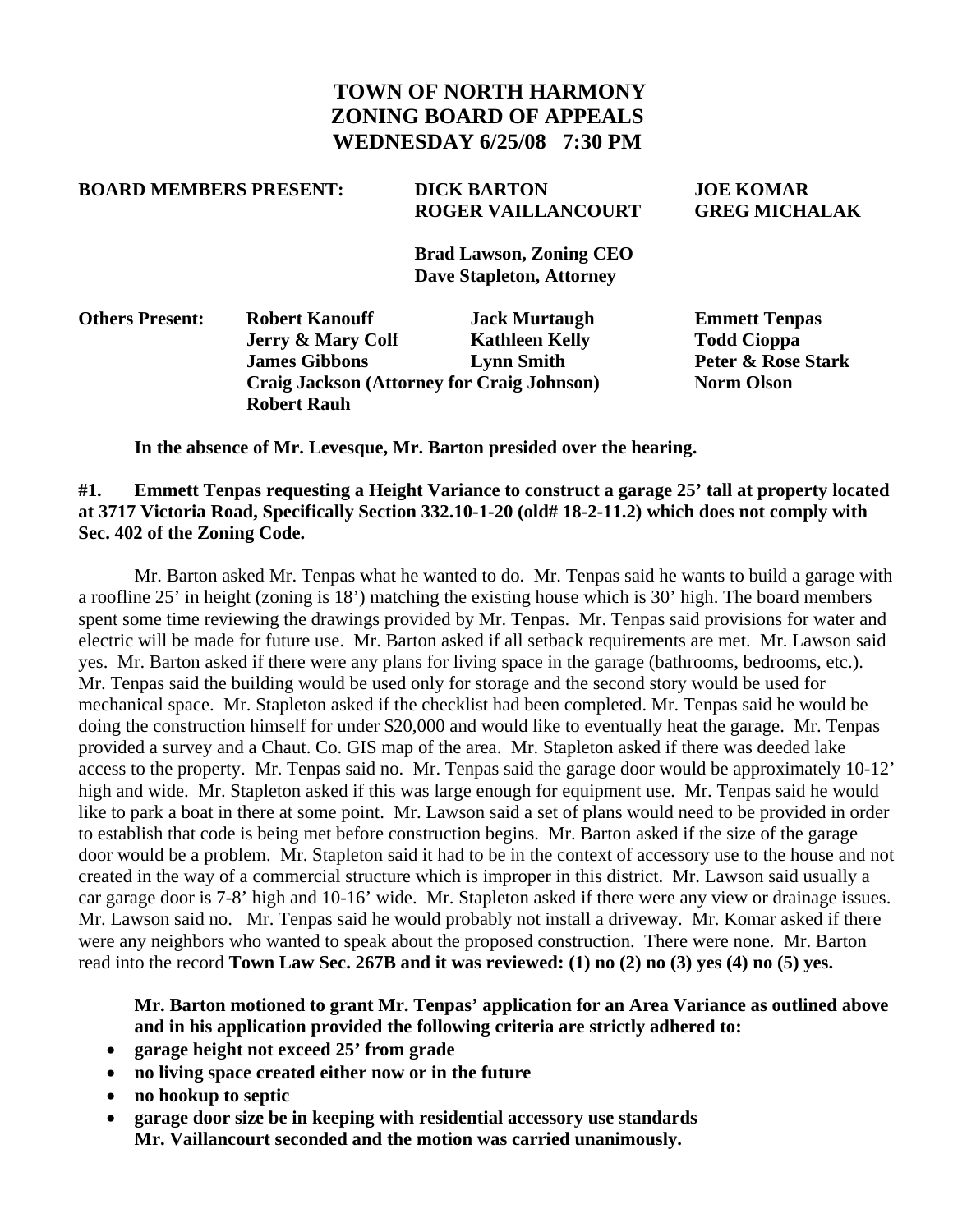**ZBA 6/25/08 (Pg. 2)** 

#### **#2. Jerry and Mary Colf requesting an Area Variance for setbacks on property located at 3588**  Watson Rd., Specifically Section 332.160-1-36 (old# 20-6-2) which does not comply with Sec. 401 of the **Zoning Code.**

 Mr. Barton asked the Colf's what their intentions are. Mr. Colf said they had originally applied to build a 30-40' home and were granted setback variances by the ZBA (ref. ZBA 1/08). Mr. Colf said that they would like to change the dimensions to 30' wide x 46' long (additional 6'). It was noted that the extra 6' is on the road side and is still within code allowances for roadside setbacks. Mr. Lawson said that at the time of the approval for the initial variance it was stated to the Colf's that if any changes were made to the dimensions of the home, they would have to appear before the ZBA for approval. Mr. Stapleton asked if there was any height change on the house. Mr. Colf said no. Mr. Barton asked if anyone present wished to speak on the request. Mr. Barton read into the record **Town Law Sec. 267B and it was reviewed: (1) no (2) no (3) no (4) no (5) yes.** 

 **Mr. Barton motioned to allow a 6' increase on the roadside in the length of the house dimension allowed in the variance granted to the Colf's at the ZBA hearing in 1/08. Side setbacks are to remain at 10' on both sides of the home. Mr. Komar seconded and the motion was carried unanimously.**

#### **#3. John Murtaugh requesting an Area Variance for setbacks on property located at 60 Loomis Bay Rd., Specifically Sec. 34-1-1.12 which does not comply with Sec. 401 of the Zoning Code.**

 Mr. Barton asked Mr. Murtaugh to state his intentions. Mr. Murtaugh said he wants to convert their cottage into a permanent residence. He said they plan to tear down and replace approximately 2/3 of the cottage and replace it with a two story addition which will be 20.7' in height from grade. Mr. Murtaugh said the existing cottage is approximately 20'wide x 35' long and the new cottage will be 24' wide x 50' long. Mr. Lawson reviewed the setbacks for those present.

|           | <b>Existing Setbacks:</b> | <b>New Setbacks:</b> |
|-----------|---------------------------|----------------------|
| west side | 11.8'                     | 5.9'                 |
| east side | Q,                        | q,                   |
| road side | 30.5'                     | $30^{\circ}$         |
| lake side | 40'                       | 40 <sup>2</sup>      |

 Mr. Murtaugh said Norm Olson has drawn the plans. Mr. Stapleton asked if setbacks include the over hang. Mr. Murtaugh said no and Mr. Olson said the over hangs are 12". Mr. Lawson said NYS Code requires 3' or more between structures or fire preventive materials must be used. Mr. Murtaugh said he has installed a drainage line which can be used for roof line drainage. Lynn Smith asked if water and sewer are available at the location. Mr. Murtaugh said yes. He said currently they have well water, but they plan to hook into water during the renovation. Mr. Stapleton asked if the garage on the east side was 3.6' from the property line. Mr. Murtaugh said the distance to neighboring cottage on the west side from the property line is approximately 12-15'. Mr. Stapleton asked if the home was located on the lake itself and if there were any view issues. Mr. Lawson said the house is located directly on the lake and there are no view issues. He further indicated that all lots in the Loomis Bay area are typically substandard but a lot of upgrades have been made to many of the cottages in the area and it has been an improvement. Mr. Barton asked if anyone wished to speak on the matter. Mr. Stapleton noted that in 1/09 NYS code will be requiring minimum 40,000 sq. ft. lots for septic systems. Mr. Barton reviewed **Town Law Section 267B (1) no (2) no (3) no (4) no (5) yes.**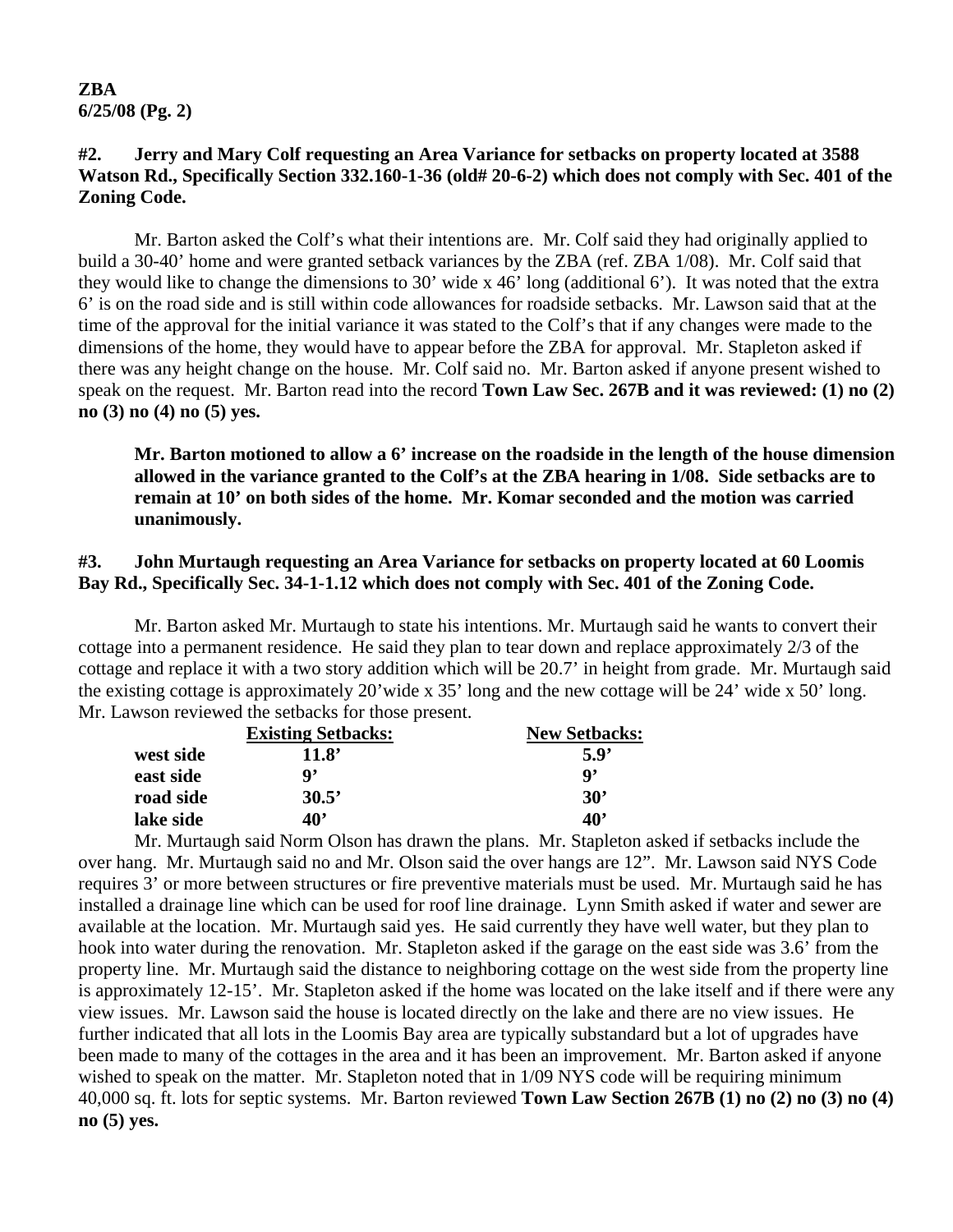**Mr. Barton motioned to grant Mr. Murtaugh's Area Variance request as set forth above provided the proper drainage is installed and there is no further encroachment on property lines than that which has been granted. Mr. Michalak seconded and the motion was carried unanimously.**

#### **#4. Bill Lesiw requesting a Special Permit to construct a protective roof over a trailer located at Lakeside Campgrounds, 3280 Hadley Bay Rd., Specifically Sec. 21-1-44.2.**

Mr. Lesiw was not present to present his case. Mr. Kanouff, owner of Lakeside Camping did state that the proposed roof over the trailer would not include a porch.

**On a motion made by Mr. Barton and seconded by Mr. Vaillancourt, Mr. Lesiw's case was tabled until he is able to appear before the board. The motion was carried unanimously.** 

#### **#5. James and Kathleen Gibbons requesting an Area Variance to install a surface level block patio closer to set backs than allowed in Sec. 401 of the Zoning Code at property located at 3382 Elm Ave., Specifically Sec. 22-1-5.**

Mr. Barton asked Mr. Gibbons what he was interested in doing. Mr. Gibbons said he had received a letter from Mr. Lawson stating that the patio work he had done was not in compliance with Sec. 401 of the Zoning Code. Mr. Gibbons said the patio is surface level. Mr. Lawson said Mr. Gibbons had appeared 2 years ago requesting an area variance for a house addition which was denied. Mr. Gibbons said he was not aware he was not in compliance and through research of the zoning law found a section concerning 40% of setback. Mr. Barton said you cannot exceed 40% of the setback. Mr. Gibbons asked if this means if the set back from the property line is 20' you cannot go any further than 12'. He said he had not known this and the reason it encroaches by 10" at the house is that they tied the patio into a crawl space into the house (photos were provided to show all aspects of the construction). He said the patio had a curve for aesthetics and at that curve the setback from the line is 9'. He said it all stays within the footprint of the house. He said Mr. Lawson's letter also mentions the loose stack stone wall which surrounds some plantings (includes a birch tree and some shrubs). He said he did not feel that was out of compliance because according to zoning a wall or fence cannot be closer than 2' from the line and no higher than 4'. Mr. Lawson said he had included the wall in the letter in order to allow the board to decide if it was part of the patio. Mr. Gibbons said he had installed the wall to capture any runoff from the patio and keep it on his property rather than on his neighbors or into the lake. He said this also eliminated the need to bring in an estimated 30 cubic yards of fill because as the patio came out from the house the land slopes down toward the lake. Mr. Stapleton asked what the topography of the area is. Mr. Lawson said the house is at the same elevation as before and there was a concrete patio there before. Mr. Gibbons said previously there was a 16" high, 8x16' cement patio with one side step to the patio and his yard had always been higher than the neighbors. He also said the current patio is ground level. Mr. Gibbons said he had also addressed the roof line drainage issue in Mr. Lawson's letter with installation of drainage to the lake and there is a swale between cottages. Mr. Stapleton asked if there was any issue other than the 40% setback. Mr. Lawson said not in his view because there was an existing open patio and the installation of fill to level the new patio would in his estimation probably help with runoff issues. Mr. Cioppa, Landscaper said it was his idea to construct the wall in order to eliminate pushing water onto the neighbor's property. He said there is a 2-3" pitch on the patio from the house toward the lake which took away the need for a large amount of fill for grading and they felt the wall would be less obtrusive. Mr. Stapleton asked what would happen if the neighbor to the Mayville side did the same thing in terms of drainage. Mr. Lawson said the property is lower and if it were built up, they would have to do the same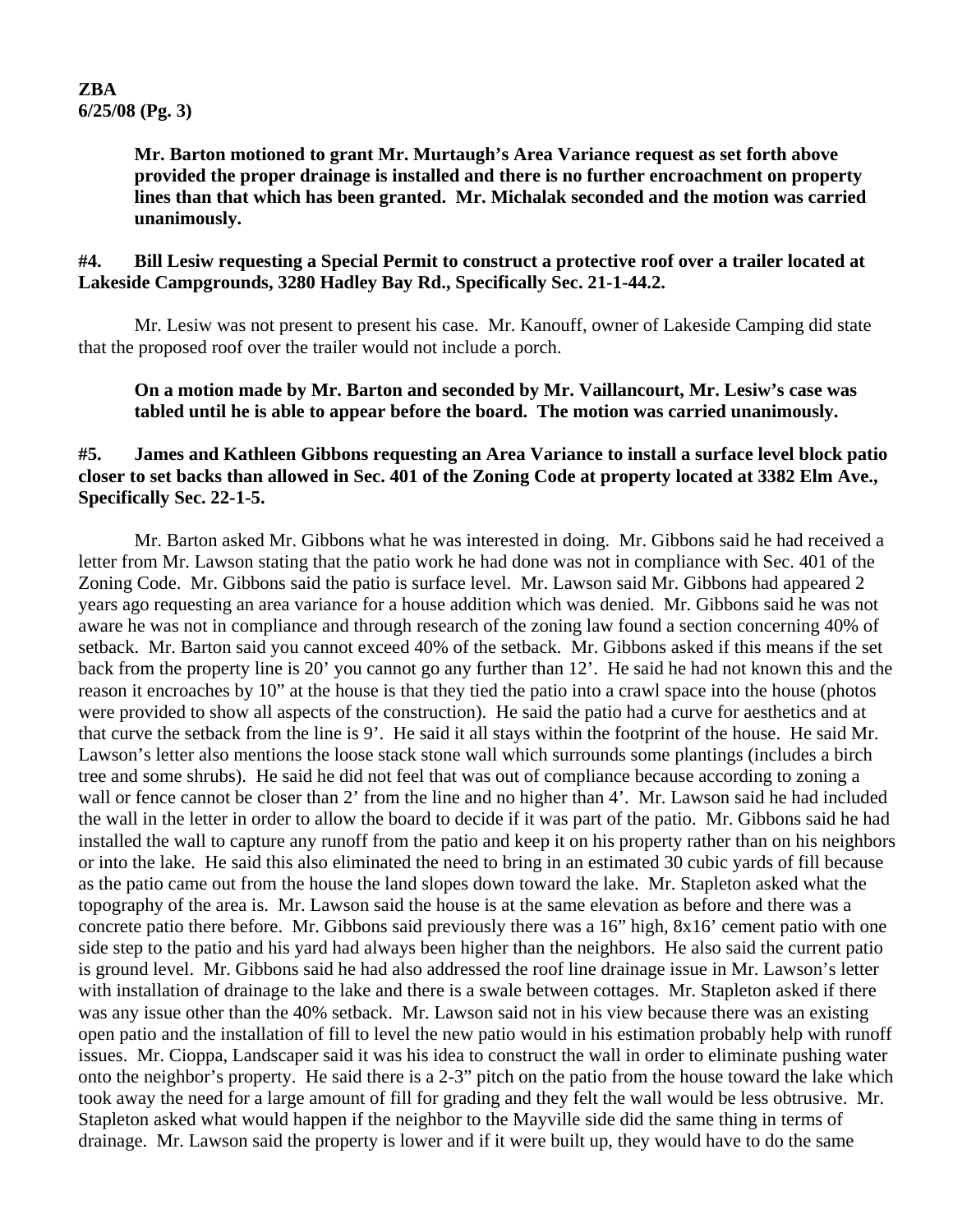#### **ZBA 6/25/08 (Pg. 4)**

thing in terms of drainage to the lake. Mr. Lawson said the variance would be for the extension of the patio at the curved portion. Mr. Barton asked if anyone wished to speak on the matter. Craig Jackson, Attorney for Craig Johnson (neighbor) said he wished to speak on Mr. Johnson's behalf. Mr. Jackson said Mr. Johnson is adamant in opposing the area variance and with the history between the neighbors if the variance is allowed, it could have a "slippery slope" effect. He provided photos and said if the patio had been constructed the way it was before, the changes would not have to be made. He said that bushes and trees had been put in the way and since Mr. Johnson's property is set further back they will obstruct his view. Mr. Barton asked if the tree had been there previously. Mr. Jackson said no, it had been planted. Mr. Stapleton said there have been major issues on the lakeshore involving bushes as barriers closer than 50' from the shore. Mr. Jackson said when you go outside the setbacks on lakefront property you change the character and open the door for others to do the same and you can affect the value of the neighboring properties. Mr. Barton asked what the issue on the tree is. Mr. Stapleton said it can be perceived as a barrier to the view. Mr. Gibbons said none of the plantings are within 50' of the lakeshore and they are all deciduous. Mr. Gibbons said the construction had been done in the fall of 2007 and asked why Mr. Johnson had waited to contact Mr. Lawson until February, 2008. Mr. Jackson said he understood Mr. Johnson had contacted an attorney in the fall but the attorney apparently stalled. Mr. Jackson said the retaining wall was not within code and this could send the wrong signal to lakeside property owners. Mr. Barton asked if it is determined that the plantings are obstructing the view, what would be the next step. Mr. Lawson said that zoning requires nothing be placed within 50' of the lake that is a barrier (i.e. fences, shrubberies taller than 4'). Mr. Gibbons said the loose stone wall is over 6' from the property line. Mr. Gibbons said the tree is approximately 60' from the lake and Mr. Lawson said it would meet the code criteria. Mr. Barton said the patio is quite nice, but he does have issue with the shrubbery and tree. Mr. Jackson said the patio did not seem to be issue the Mr. Johnson wanted to address. He said the shrubs and retaining wall are the issue. Mr. Barton asked if the height of the wall was an issue. Mr. Stapleton said none that he was aware of and indicated there have other instances of structures higher including pools. Mr. Lawson said in his opinion the patio and retaining wall do encroach further than the 40% setback and he views the wall as part of the patio area. Mr. Stapleton said this was the issue in question regarding the violation of Sec. 508. Mr. Stapleton asked how far the house is from the lake and how far the patio extends from the house. Mr. Gibbons said the house is 76' from the lake and patio extends about 15.5' from the house. Mr. Lawson said he had not measured the distance but he would guess it was close to the 50'. He said the shrubs are approximately 10- 15' back from the edge of the stone wall and more than 2' off the property line. Mr. Stapleton asked how tall the shrubs would get. Mr. Cioppa said the birch could be kept to 15' and the shrubs would reach 5' but could be kept to an acceptable height. He said they are columnar in shape and will not fill in. Mr. Barton said it appears that the question is whether the stone wall is a part of the patio or not. Mr. Gibbons said if he had not built the wall all you would have would be a pile of dirt that would cause runoff. Mr. Barton said he has no problem with the stone wall but he feels the trees and shrubs will cause view problems for the neighbor. Mr. Lawson said if Mr. Gibbons had wanted to fill in and build his property up from the house to the lake he did not think any permits would be required by the town. He said in terms of runoff into the lake what Mr. Gibbons has done would be advantageous to the watershed. He said in regard to the tree and shrubs, in zoning anything 50' from the lake puts you pretty much in the clear. Mr. Jackson there is an issue of obstructing the neighbors view. Mr. Stapleton asked if the individuals could compromise. There was further lengthy discussion of the issue. Mr. Barton asked if anyone else wished to speak on the application. Mr. Stapleton stated for purposes of the record that other properties on the Mayville side of the lake have existing trees and shrubs in the line of sight view of Mr. Johnson. Mr. Cioppa stated that the patio is not a permanent structure because it was dry laid and no concrete was used. Mr. Jackson said it is not acceptable to do construction and then get a variance. Mr. Gibbons agreed, but said until Mr. Lawson sent the letter in May, he was not aware of the 40% setback code. Mr. Gibbons said the wall is within code and he is asking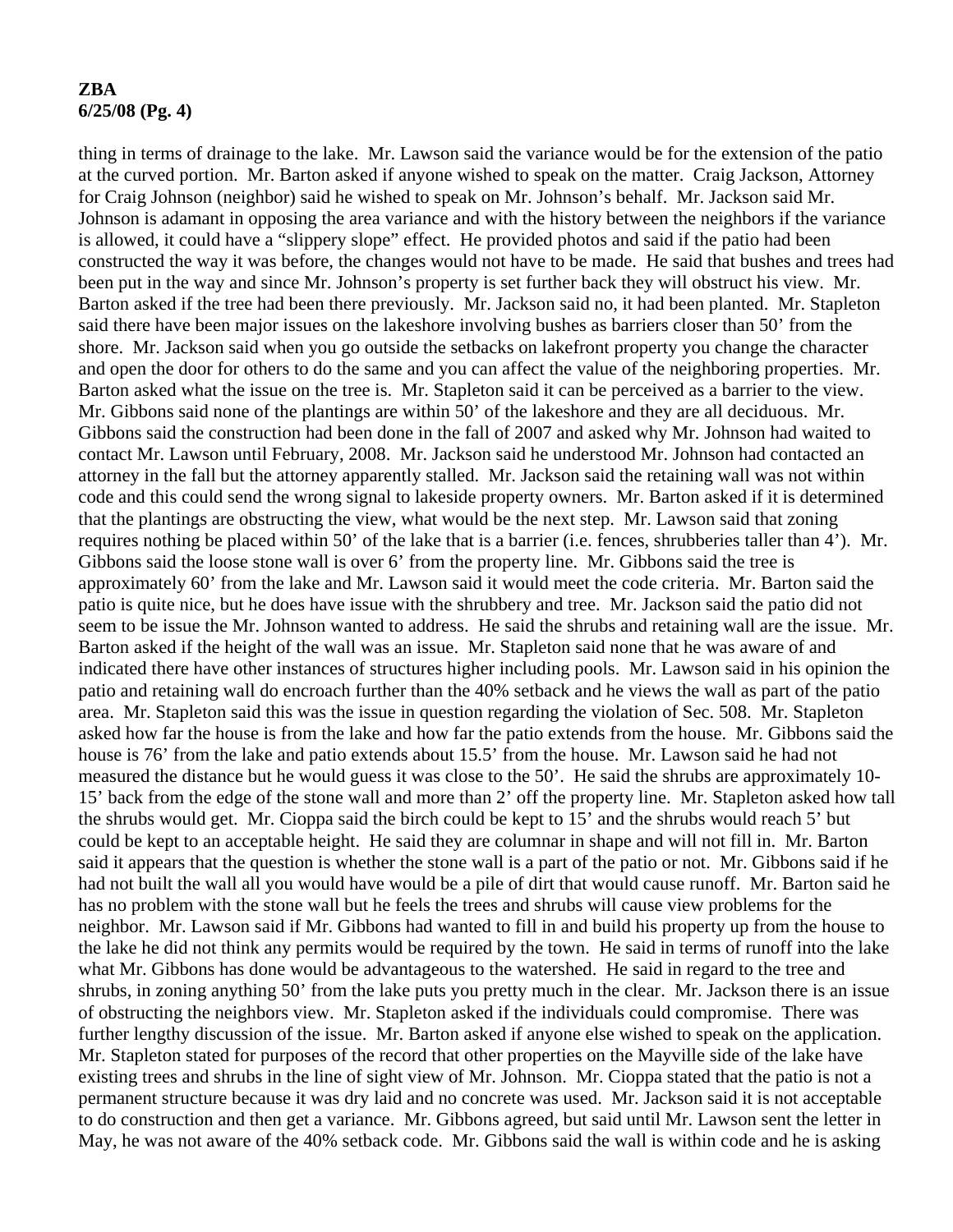## **ZBA 6/25/08 (Pg. 5)**

for the setback variance although his hardship is self-created. Mr. Komar stressed that Mr. Gibbons' neighbor is objecting and the purpose of zoning is so this process can take place.

**Mr. Barton motioned to grant Mr. Gibbons request for an Area Variance to install a surface level block patio 9' from the property line which is closer than setbacks allow in Sec. 401 of the zoning code provided the following criteria are strictly adhered to:** 

- **shrubbery is not to exceed 4' in height from grade**
- **distance of the tree to the lake be measured by Mr. Lawson in relation to the 50' requirement and if it is closer it must be removed Mr. Vaillancourt seconded and the motion was carried unanimously.**

For the record Attorney Craig Jackson objected to the granting of the variance on behalf of his client.

#### **#6. Robert Rauh requesting a Special Permit to construct a storage facility on property located at 4821 Ceder Ave. and facing South Maple Street, Specifically Section 33-2-3.3**

 Mr. Barton asked Mr. Rauh what his intentions are. Mr. Rauh said he owns the old elementary school in Ashville and has recently demolished it. He would like to put up a 48'x40' pole building with a height of 26' for storage. He said previously he had used the old gym building for storage. He said he would like to store his rollers and pavers there in the winter. He said the building would also be used for personal storage. Mr. Stapleton said as a Special Permit application any structure of this type that is within 500' of a county or state road must be referred to the County Planning Board and might also be referred to the Town PB for their review and recommendation. He said also since the proposed building would be in the R-2 District there would be a question as to how to characterize this type of structure and if it is a permitted use. Mr. Stapleton said the board had to decide if the building is a permitted storage for personal use or a commercial style use by virtue of the nature of the structure itself. He said if it is for commercial use it would come under the heading of Use Variance instead of Special Permit. Mr. Rauh said he needs the building as soon as possible for personal storage and although he would like to store equipment which would be only moved once each year, he would abide by the boards decision regarding the storage of paving equipment. He said he has been storing many items for the Jr. Miss pageant, the Ashville Free Library handicap items, supplies for the Youth Rec program, boats and cars. Mr. Lawson said he does not know the dimensions of the lot. Mr. Rauh said they had tried to save the gym (80x65') for storage when the school was demolished, but it was not feasible. Mr. Stapleton asked if the gym had been used for commercial storage previously. Mr. Rauh said the gym had been used for storage during each of its previous ownerships. Mr. Lawson said he had faxed a 20 point checklist to Mr. Rauh. Mr. Stapleton asked if there was anyway to reduce the size of the building since it is in a residential area. Mr. Rauh said that is why he had not yet purchased a blue print. He said he had chosen the size because he had hoped to use the doors that had been used in the old gym. Mr. Rauh said the proposed building would be smaller than the gym had been. Mr. Lawson asked if the building was not going to be used for equipment storage, then, the question is if the size is appropriate for a residential area (i.e. normal customary accessory use). Mr. Lawson noted that the allowed height for an accessory use building is 18'. Mr. Lawson said he thinks the lot is large enough, but he would need to see a survey. Mr. Stapleton asked if there was any other access to the property other than the driveway on S. Maple. Peter Stark said Mr. Rauh has done a good job maintaining and improving the property. He said their only complaint is the equipment storage and said when they are moved by commercial vehicles it is very loud at their property across the street. He said also the hours they are moved are not always between 8:00am and 5:00pm. He asked that if the building is allowed, whatever is stored there not moved by Kingsview vehicles. He said the driveway off S. Maple was constructed by Mr. Rauh to gain access to the gym. He said there is access from the rear of the property. Mr. Stapleton asked Mr.